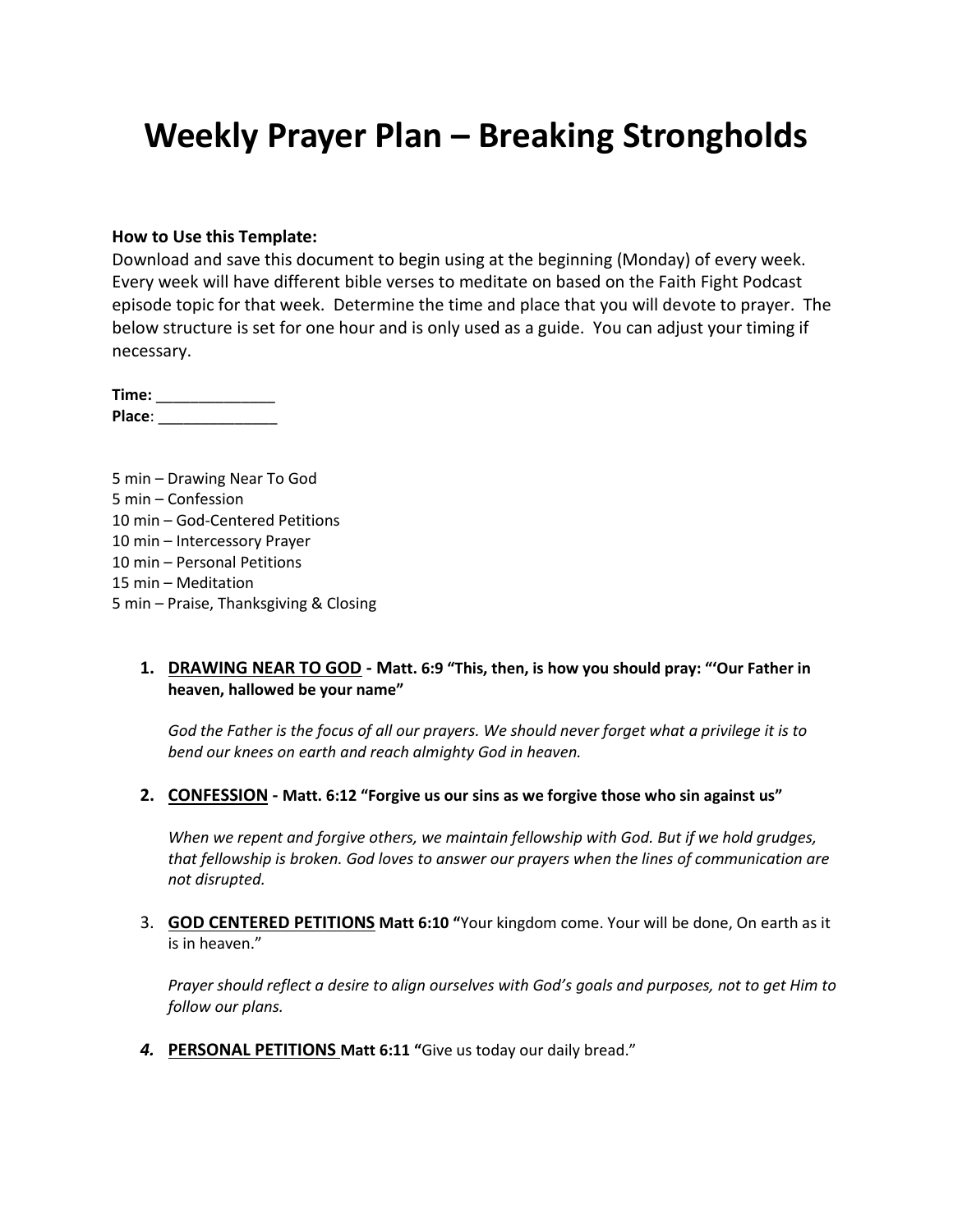*We are dependent upon the Lord for our needs and He wants us to come to Him with our requests.*

5. **MEDITATION Joshua 1:8** "Keep this Book of the Law always on your lips; meditate on it day and night, so that you may be careful to do everything written in it. Then you will be prosperous and successful."

*Meditation is thinking about the word of God to understand what it means in the context of the scripture and how it can apply to your life today. The Word of God is powerful enough to still be relevant in your life today even though it was written thousands of years ago.*

### **Read through the scripture passages for today as listed below:**

Meditational Verses Monday: Daniel 10:1-21 Tuesday: 2 Corinthians 10:1-18 Wednesday: John 8:31-59 Thursday: 1 Peter 5:1-14 Friday: Luke 10:1-20 Saturday: Matthew 16:13-20 Sunday: Matthew 12:22-37

**Once you have read the scripture for today, write down your answer to the questions below or any other insight/revelation that you receive in your prayer journal.** 

- 1. Is there a promise to claim?
- 2. Is there a lesson to learn?
- 3. Is there a blessing to enjoy?
- 4. Is there a command to obey?
- 5. Is there a sin to avoid?
- 6. Is there a new thought to carry with me?
- **6. PRAISE & THANKSGIVING 1 John 5:14-15** "This is the confidence we have in approaching God: that if we ask anything according to his will, he hears us. And if we know that he hears us whatever we ask—we know that we have what we asked of him."

*We can end our prayer time with confidence that God has heard our prayer and will answer in His perfect timing. Demonstrate your faith in Him by showing thanks before you see the answer to your prayers.*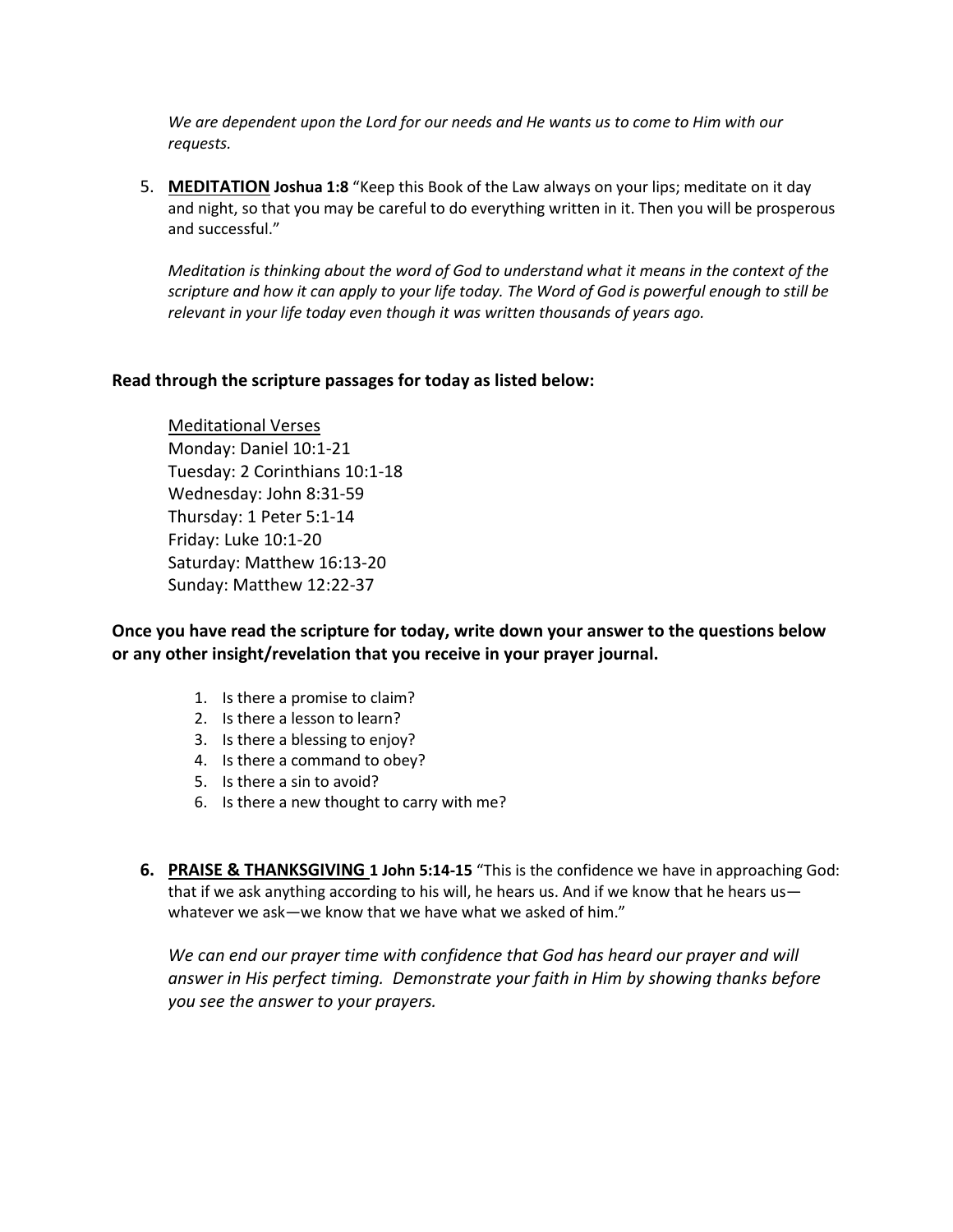# **Bible Verses & Notes - Breaking Strongholds**

What's a stronghold? A negative spiritual stronghold is a habitual pattern of thought, built into one's life that is often influenced by demonic activity. It's a mindset where a particular cause or belief is strongly defended or upheld. Strongholds like these are hindrances in the lives of believers because they restrict them from living out the full will of God for their lives.

*For though we live in the world, we do not wage war as the world does. The weapons we fight with are not the weapons of the world. On the contrary, they have divine power to demolish strongholds. We demolish arguments and every pretension that sets itself up against the knowledge of God, and we take captive every thought to make it obedient to Christ. - 2 Corinthians 10:3-5 NIV*

When Paul mentions strongholds here he isn't talking about a physical fortress but a destructive pattern of thought that is holding people hostage in their minds. Strongholds can only be demolished by the knowledge of God's word. Taking every thought captive to the word of God means to measure that thought against what the Word of God says. If it doesn't measure up then don't think of it any longer.

*At that time I, Daniel, mourned for three weeks. I ate no choice food; no meat or wine touched my lips; and I used no lotions at all until the three weeks were over. - Daniel 10:2-3 NIV*

*Then he continued, "Do not be afraid, Daniel. Since the first day that you set your mind to gain understanding and to humble yourself before your God, your words were heard, and I have come in response to them. But the prince of the Persian kingdom resisted me twenty-one days. Then Michael, one of the chief princes, came to help me, because I was detained there with the king of Persia. - Daniel 10:12-13 NIV*

Here we are given insight into the warfare that takes place in the spiritual realm. A figure called the prince of the kingdom of Persia opposed the angle sent to help Daniel for the entire time that Daniel was fasting. Then Michael the archangel was dispatched to break the hold that was restricting the answer to Daniels prayers. We can pray and ask God to release his angles to fight on our behalf to break strongholds that are keeping us from seeing the answers to our prayers and to allow us to be free from any strongholds.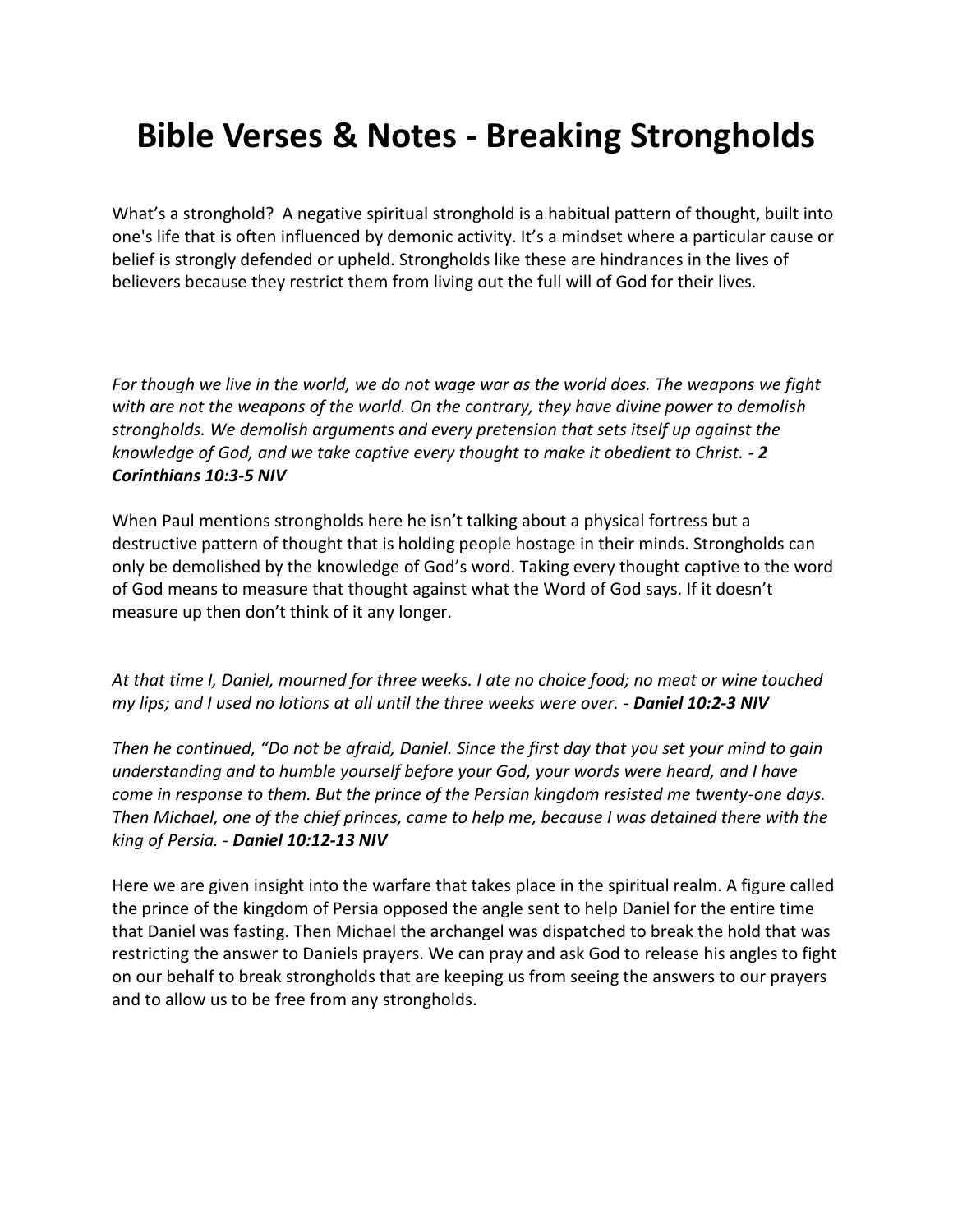## *So if the Son sets you free, you will be free indeed. - John 8:36*

The living word Jesus, provides us with legal freedom from sin through his atoning death on the cross. Thus we no longer stand condemned before God. But we must continue in his written word in order to enjoy freedom from the sin to which we can be enslaved in our daily lives. So breaking strongholds requires us to be obedient and follow Gods written word.

*Resist him, firm in your faith, knowing that the same kinds of suffering are being experienced by your brotherhood throughout the world. And after you have suffered a little while, the God of all grace, who has called you to his eternal glory in Christ, will himself restore, confirm, strengthen, and establish you. To him be the dominion forever and ever. Amen. - 1 Peter 5:9-11*

One way to resist the devil is to be firm in faith. Remember you can conquer the devil and break strongholds with your faith in and obedience to Jesus.

## *Therefore take up the whole armor of God, that you may be able to withstand in the evil day, and having done all, to stand firm. - Ephesians 6:13*

These verses in Ephesians are connected to spiritual warfare. Standing doesn't seem like the right action to take when in a war but when we are fighting against a spiritual enemy, standing obediently to what the Word of God says is one way that you can break strongholds in your mind. So read the word of God, plant it in your heart and obey.

### *Casting all your anxieties on him, because he cares for you. - 1 Peter 5:7*

Strongholds are not only addictions to alcohol or drugs. They can take the form of anxieties or worries as well. These type of strongholds keep you from fully living by faith and stepping out of your comfort zone. So if you are constantly worried or always anxious, then that is a stronghold that is keeping you bound. Cast your worries and anxiety on God for him to help you deal with them for good.

### *Submit yourselves therefore to God. Resist the devil, and he will flee from you. - James 4:7*

Complete submission to God is a prerequisite to breaking any strongholds in your life. It's only then that you will weaken the strongholds that may exist in your mind that are keeping you bound. As you submit to God then the devil will flee from you.